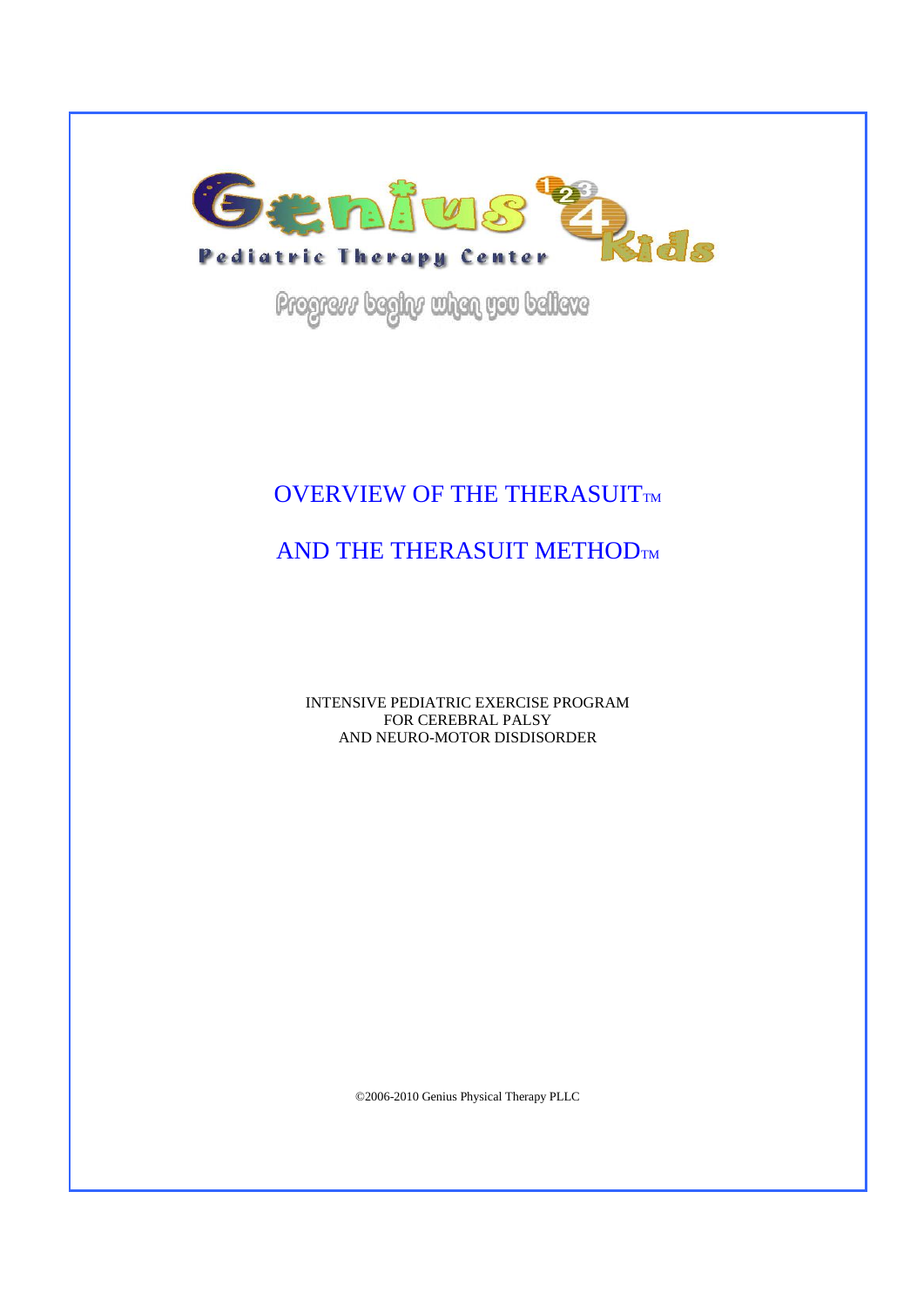## **HISTORY**

- Space age invention that originated in Russia to counteract the negative effects (muscle atrophies, osteoporosis) that the astronauts experienced (lack of gravity) during their long trips in space
- In the 1990s the suit was used on children with neuromuscular disorders
- In 1997 the suit was introduced to American children
- In 2002 the Therasuit was designed and registered with the FDA
- In 2006 the Therasuit received United States Patent (U.S. patent 7,153,246)

## **THERASUIT**

Therasuit is a soft, proprioceptive, dynamic orthosis consisting of a cap, vest, shorts, knee pads,& shoe attachments that are connected to each other through a system of elastic bands. It is a safe, effective tool that we use combined with Intensive Exercise Program to accelerate the child's progress.

- Improves proprioception
- Reduce pathological reflexes
- Restore proper patterns of movement & posture
- Corrects body alignment
- Influences vestibular system
- Stimulates the brain to re-train Central Nervous System
- Provides tactile and sensory stimulation
- Improves speech production and fluency
- Loads the body with gravity type pressures
- Accelerates the progress of newly learned movements and functional skills

## **INDICATIONS**

- Children with Cerebral Palsy
- Stroke patients
- Traumatic brain injuries
- Spinal cord injuries
- Neuromuscular disorders

## **TYPICAL INTENSIVE EXERCISE PROGRAM**

- 3-4 hours per day, 5 days a week, for 3-4 weeks
- First week: working on tone reduction, decreasing pathological movement patterns and increasing active proper movement patterns, & general muscle strengthening
- Second week: working on strengthening specific muscle groups responsible for the function
- Third week: using the increased strength and endurance to improve the child's level of function (crawling, sitting, and walking, etc.)

#### **HOW IT WORKS**

- Decreases pathological movement patterns
- Increases strength and endurance
- Increases muscle control & coordination
- Increases functional activities (crawling, sitting, and walking, etc.)